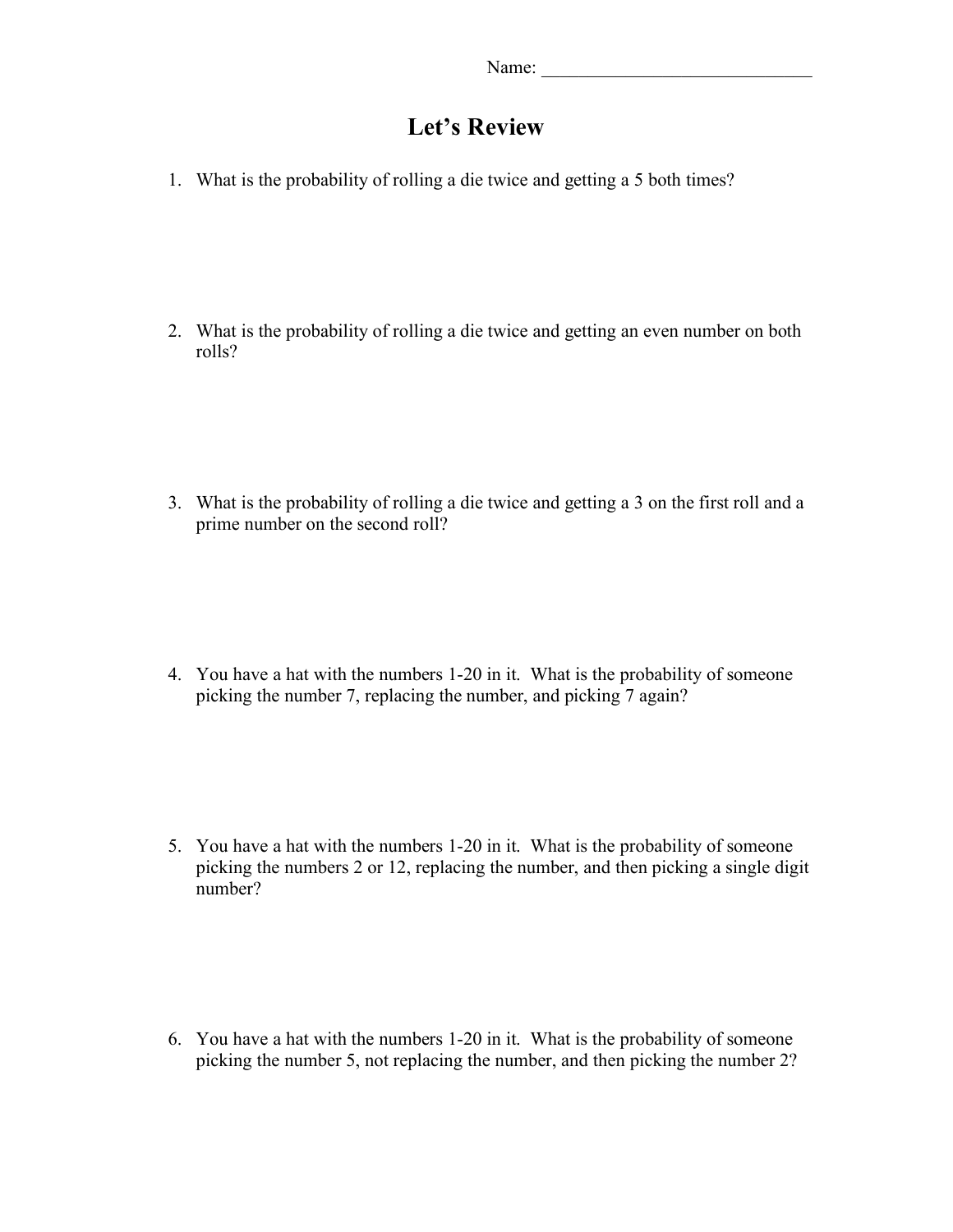| Name: |
|-------|
|-------|

## **A career in the medical field might be neat!**

A recent study by the American Pediatrics Association showed that 45% of children under the age of three years old are likely to get ear infections, while 20% are likely to get strep throat. Complete the table to determine the following probabilities.

|                         | Ear infections (0.45) | No ear infections $(0.55)$ |
|-------------------------|-----------------------|----------------------------|
| Strep throat (0.2)      |                       |                            |
| No strep throat $(0.8)$ |                       |                            |

1. What is the probability that a child under the age of three will have both an ear infection and strep throat?

2. What is the probability that a child under the age of three will have an ear infection but not have strep throat?

3. What is the probability that a child under the age of three will not have an ear infection but will have strep throat?

4. What is the probability that a child under the age of three will not have an ear infection nor will they have strep throat?